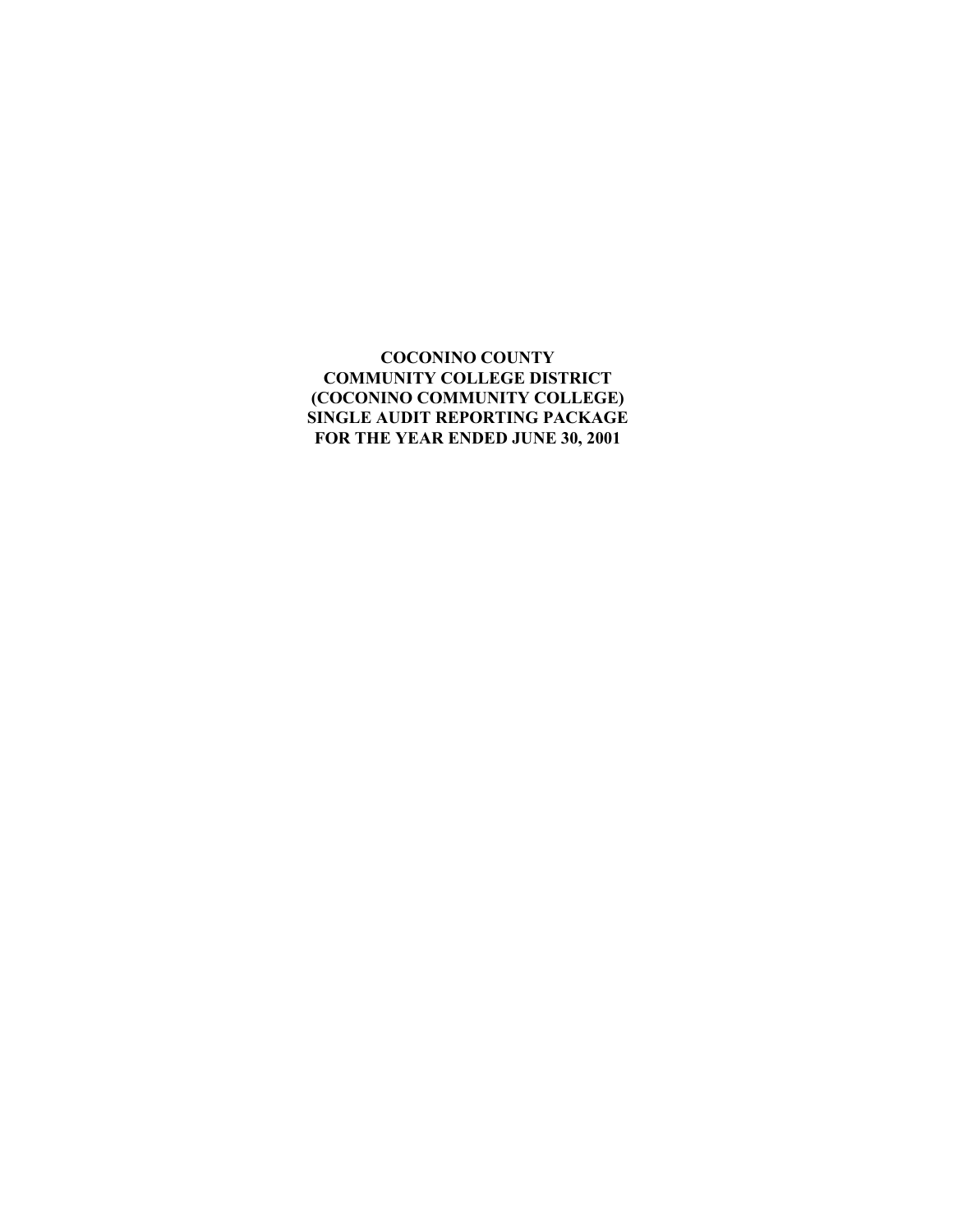#### **COCONINO COUNTY COMMUNITY COLLEGE DISTRICT (COCONINO COMMUNITY COLLEGE) SINGLE AUDIT REPORTING PACKAGE FOR THE YEAR ENDED JUNE 30, 2001**

# **CONTENTS Page Comprehensive Annual Financial Report**  Issued separately **Reports on Compliance and Internal Control**  Report on Compliance and on Internal Control Over Financial Reporting Based on an Audit of Financial Statements Performed in Accordance With *Government Auditing Standards* 1 Report on Compliance With Requirements Applicable to Each Major Program and on Internal Control Over Compliance in Accordance With OMB Circular A-133 3 Schedule of Expenditures of Federal Awards 5 Notes to Schedule of Expenditures of Federal Awards 6 Schedule of Findings and Questioned Costs: Section I - Summary of Auditors' Results 7 Section II - Financial Statement Findings 8 Section III - Federal Award Findings and Questioned Costs 8 Summary Schedule of Prior Audit Findings 9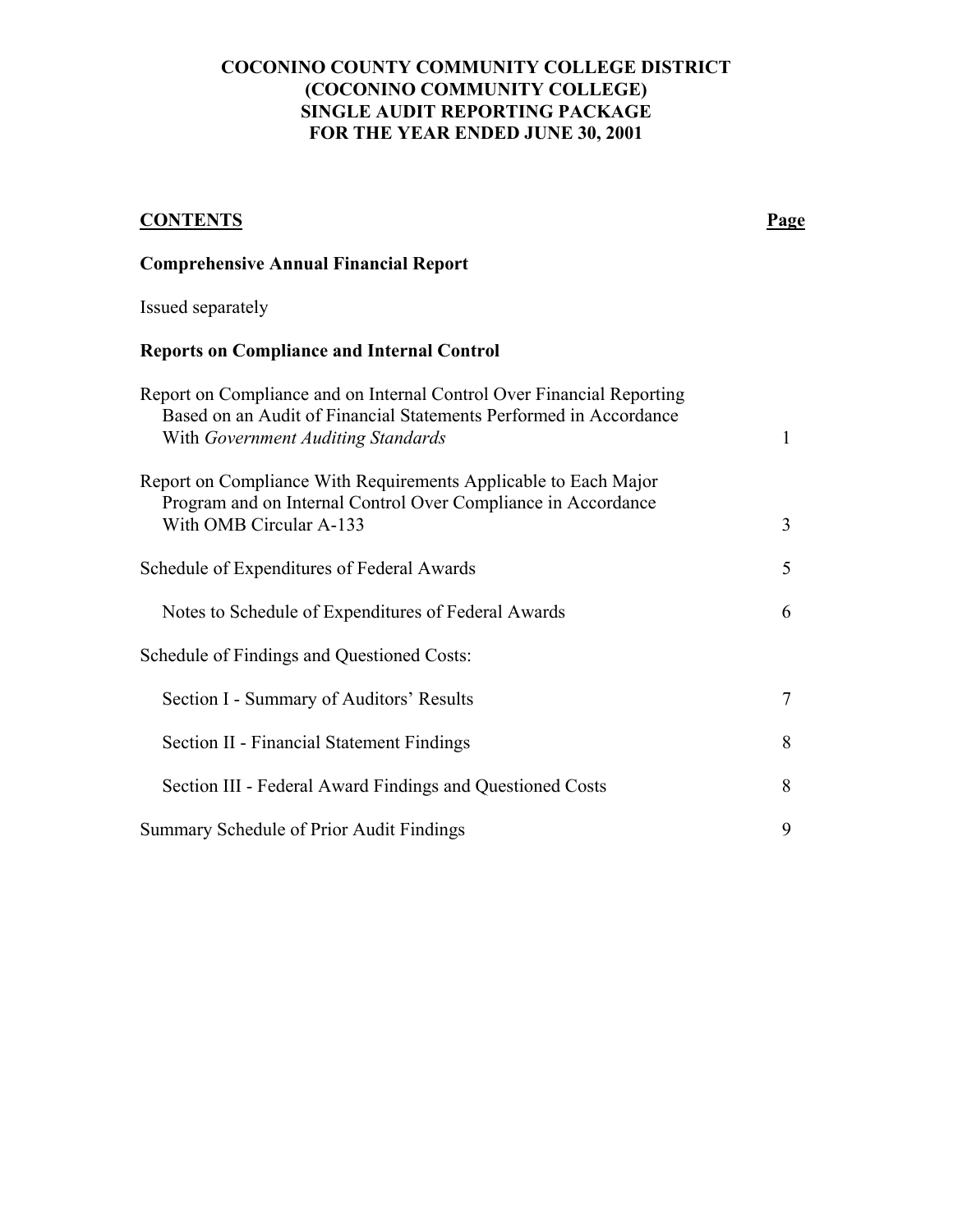

6740 North Oracle Road, Suite 100 Tucson, Arizona 85704 (520) 742-2611 • Fax (520) 742-2718

5333 N. 7th Street, Suite B-110 Phoenix, Arizona 85014 (602) 277-9449 • Fax: (602) 277-9297

#### **INDEPENDENT AUDITORSí REPORT ON COMPLIANCE AND ON INTERNAL CONTROL OVER FINANCIAL REPORTING BASED ON AN AUDIT OF FINANCIAL STATEMENTS PERFORMED IN ACCORDANCE WITH**  *GOVERNMENT AUDITING STANDARDS*

Auditor General of the State of Arizona

The Governing Board of Coconino County Community College District

We have audited the financial statements of Coconino County Community College District as of and for the year ended June 30, 2001, and have issued our report thereon dated September 28, 2001, which was modified as to consistency because of a change in the capitalization threshold for property, buildings and equipment. We conducted our audit in accordance with U.S. generally accepted auditing standards and the standards applicable to financial audits contained in *Government Auditing Standards*, issued by the Comptroller General of the United States.

#### Compliance

As part of obtaining reasonable assurance about whether the District's financial statements are free of material misstatement, we performed tests of its compliance with certain provisions of laws, regulations, contracts and grants, noncompliance with which could have a direct and material effect on the determination of financial statement amounts. However, providing an opinion on compliance with those provisions was not an objective of our audit and, accordingly, we do not express such an opinion. The results of our tests disclosed no instances of noncompliance that are required to be reported under *Government Auditing Standard*s.

#### Internal Control Over Financial Reporting

In planning and performing our audit, we considered the District's internal control over financial reporting in order to determine our auditing procedures for the purpose of expressing our opinion on the financial statements and not to provide assurance on the internal control over financial reporting. Our consideration of the internal control over financial reporting would not necessarily disclose all matters in the internal control over financial reporting that might be material weaknesses. A material weakness is a condition in which the design or operation of one or more of the internal control components does not reduce to a relatively low level the risk that misstatements in amounts that would be material in relation to the financial statements being audited may occur and not be detected within a timely period by employees in the normal course of performing their assigned functions. We noted no matters involving the internal control over financial reporting and its operation that we consider to be material weaknesses. However, we noted one other matter involving the internal control over financial reporting that we have reported to the District's management in a separate letter dated September 28, 2001.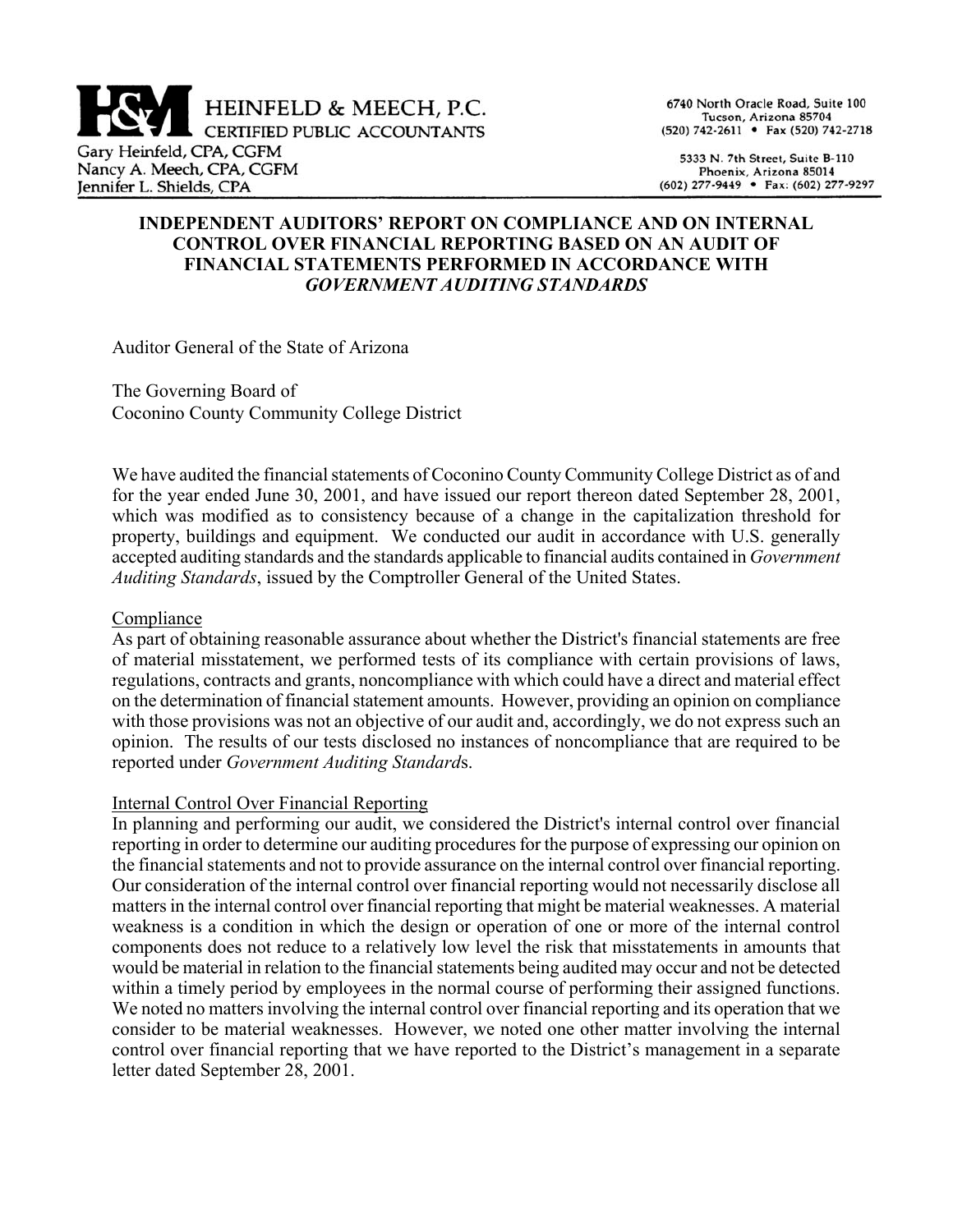This report is intended solely for the information and use of the members of the Arizona State Legislature, the Auditor General of the State of Arizona, the Governing Board, federal awarding agencies, and pass-through entities. It is not intended to be and should not be used by anyone other than these specified parties. However, this report is a matter of public record and its distribution is not limited.

HEINFELD & MEECH, P.C. Certified Public Accountants

September 28, 2001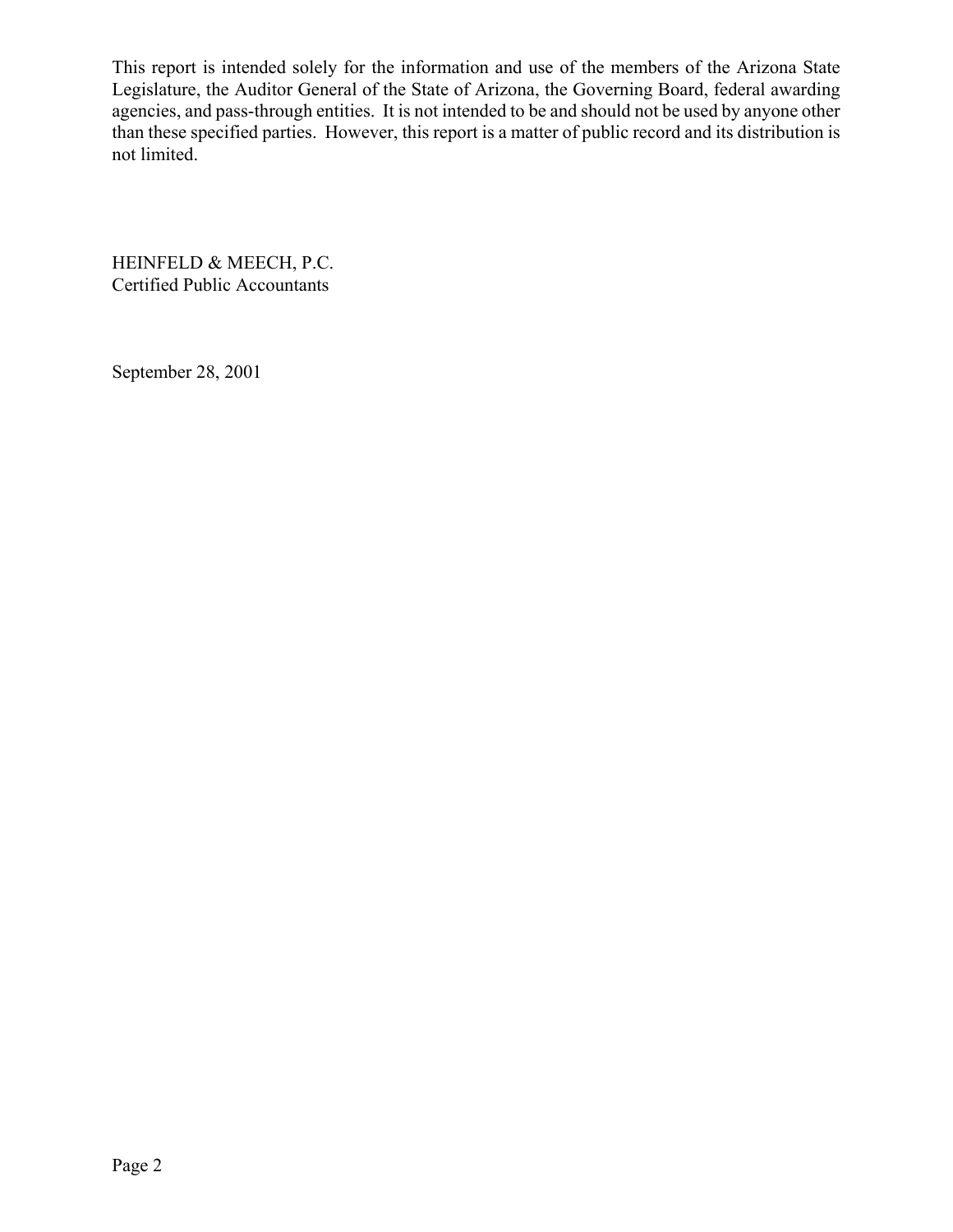

6740 North Oracle Road, Suite 100 Tucson, Arizona 85704 (520) 742-2611 • Fax (520) 742-2718

5333 N. 7th Street, Suite B-110 Phoenix, Arizona 85014 (602) 277-9449 • Fax: (602) 277-9297

## **INDEPENDENT AUDITORSí REPORT ON COMPLIANCE WITH REQUIREMENTS APPLICABLE TO EACH MAJOR PROGRAM AND ON INTERNAL CONTROL OVER COMPLIANCE IN ACCORDANCE WITH OMB CIRCULAR A-133**

Auditor General of the State of Arizona

The Governing Board of Coconino County Community College District

#### Compliance

We have audited the compliance of Coconino County Community College District with the types of compliance requirements described in the *U.S. Office of Management and Budget (OMB) Circular A-133 Compliance Supplement* that are applicable to each of its major federal programs for the year ended June 30, 2001. The District's major federal programs are identified in the summary of auditors' results section of the accompanying schedule of findings and questioned costs. Compliance with the requirements of laws, regulations, contracts and grants applicable to each of its major federal programs is the responsibility of the District's management. Our responsibility is to express an opinion on the District's compliance based on our audit.

We conducted our audit of compliance in accordance with U.S. generally accepted auditing standards; the standards applicable to financial audits contained in *Government Auditing Standards*, issued by the Comptroller General of the United States; and OMB Circular A-133, *Audits of States, Local Governments, and Non-Profit Organizations*. Those standards and OMB Circular A-133 require that we plan and perform the audit to obtain reasonable assurance about whether noncompliance with the types of compliance requirements referred to above that could have a direct and material effect on a major federal program occurred. An audit includes examining, on a test basis, evidence about the District's compliance with those requirements and performing such other procedures as we considered necessary in the circumstances. We believe that our audit provides a reasonable basis for our opinion. Our audit does not provide a legal determination on the District's compliance with those requirements.

In our opinion, Coconino County Community College District complied, in all material respects, with the requirements referred to above that are applicable to each of its major federal programs for the year ended June 30, 2001.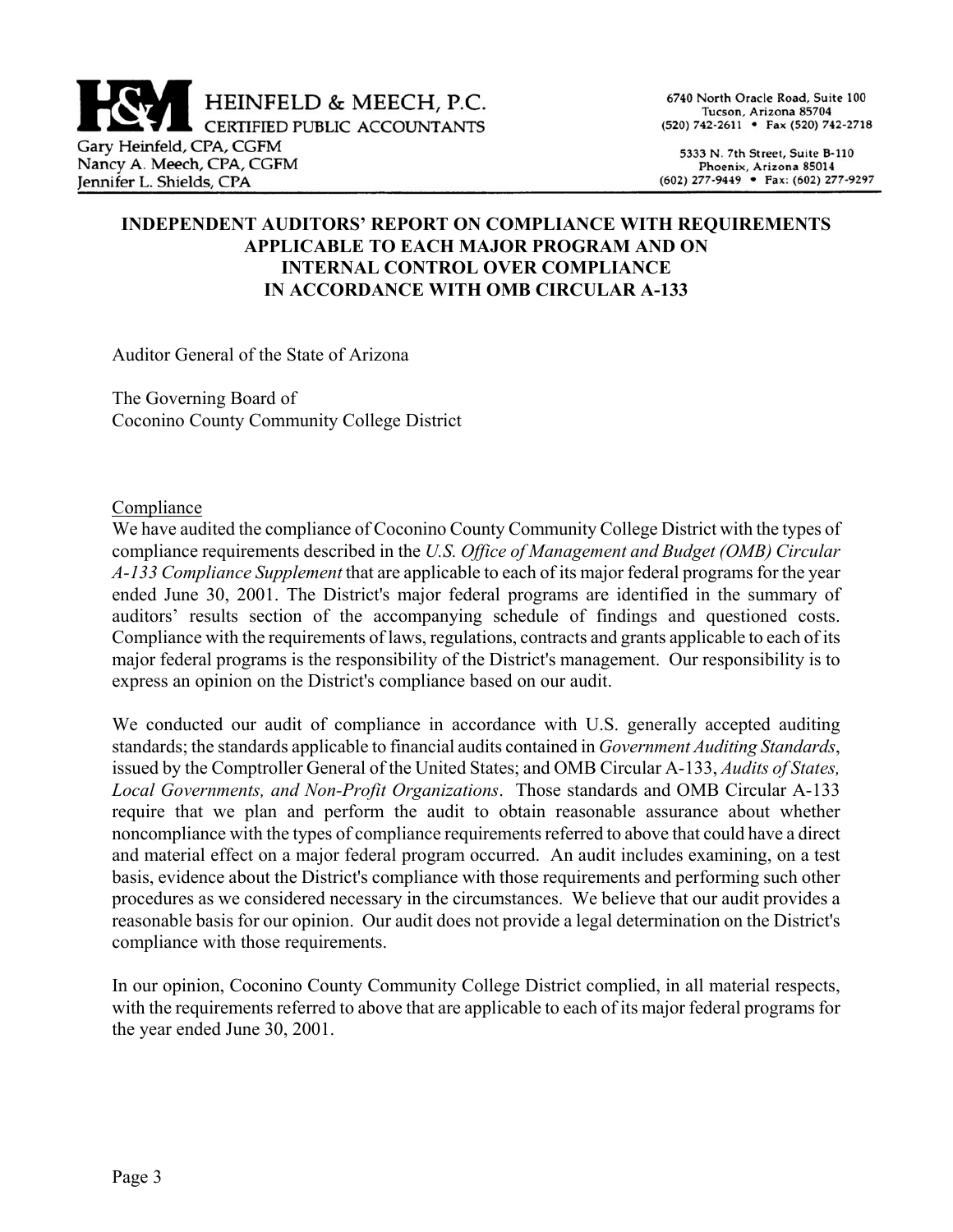## Internal Control Over Compliance

The District's management is responsible for establishing and maintaining effective internal control over compliance with requirements of laws, regulations, contracts and grants applicable to federal programs. In planning and performing our audit, we considered the District's internal control over compliance with requirements that could have a direct and material effect on a major federal program in order to determine our auditing procedures for the purpose of expressing our opinion on compliance and to test and report on the internal control over compliance in accordance with OMB Circular A-133.

Our consideration of the internal control over compliance would not necessarily disclose all matters in the internal control that might be material weaknesses. A material weakness is a condition in which the design or operation of one or more of the internal control components does not reduce to a relatively low level the risk that noncompliance with applicable requirements of laws, regulations, contracts and grants that would be material in relation to a major federal program being audited may occur and not be detected within a timely period by employees in the normal course of performing their assigned functions. We noted no matters involving the internal control over compliance and its operation that we consider to be material weaknesses.

## Schedule of Expenditures of Federal Awards

We have audited the District's financial statements as of and for the year ended June 30, 2001, and have issued our report thereon dated September 28, 2001, which was modified as to consistency because of a change in the capitalization threshold for property, buildings and equipment. Our audit was performed for the purpose of forming an opinion on the financial statements taken as a whole. The accompanying schedule of expenditures of federal awards is presented for purposes of additional analysis as required by OMB Circular A-133 and is not a required part of the financial statements. Such information has been subjected to the auditing procedures applied in the audit of the financial statements and, in our opinion, is fairly stated, in all material respects, in relation to the financial statements taken as a whole.

This report is intended solely for the information and use of the members of the Arizona State Legislature, the Auditor General of the State of Arizona, the Governing Board, federal awarding agencies, and pass-through entities. It is not intended to be and should not be used by anyone other than these specified parties. However, this report is a matter of public record and its distribution is not limited.

HEINFELD & MEECH, P.C. Certified Public Accountants

September 28, 2001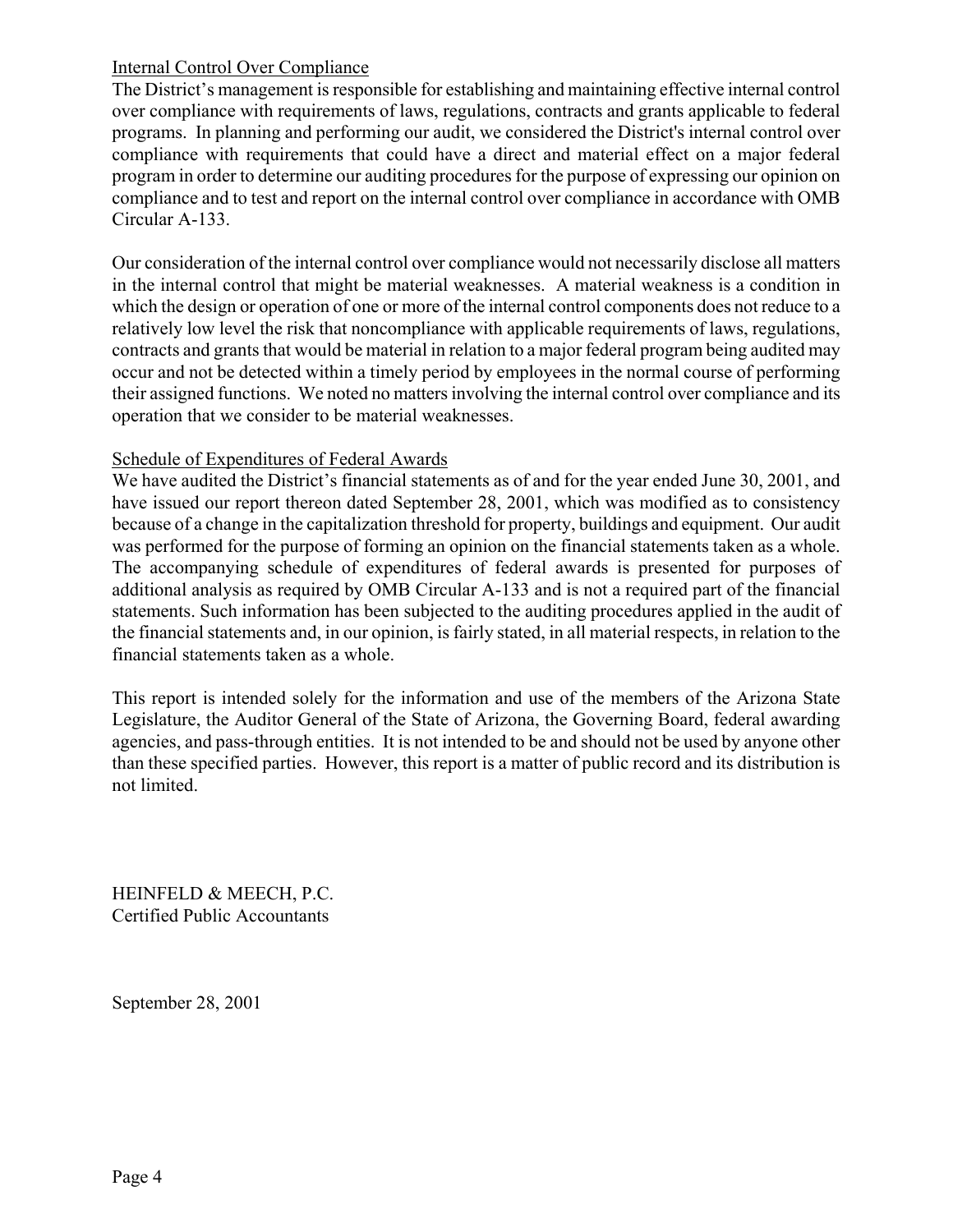#### **COCONINO COUNTY COMMUNITY COLLEGE DISTRICT (COCONINO COMMUNITY COLLEGE) SCHEDULE OF EXPENDITURES OF FEDERAL AWARDS YEAR ENDED JUNE 30, 2001**

| <b>Federal Grantor/Pass-Through</b>                                     | <b>CFDA</b>   | Grantor's           |                     |
|-------------------------------------------------------------------------|---------------|---------------------|---------------------|
| <b>Grantor/Program Title</b>                                            | <b>Number</b> | <b>Number</b>       | <b>Expenditures</b> |
| <b>U.S. Department of Education</b>                                     |               |                     |                     |
| Direct Programs:                                                        |               |                     |                     |
| Title III - Strengthening Institutions                                  | 84.031A       | N/A                 | \$<br>350,502       |
| <b>Student Financial Assistance Cluster:</b>                            |               |                     |                     |
| Supplemental Educational Opportunity Grants                             | 84.007        | N/A                 | 153,487             |
| Work-Study Program                                                      | 84.033        | N/A                 | 97,819              |
| Pell Grant Program                                                      | 84.063        | N/A                 | 899,614             |
| <b>Total Student Financial Assistance Cluster</b>                       |               |                     | 1,501,422           |
| Passed through Arizona State Board of Directors for Community Colleges: |               |                     |                     |
| Vocational Education - Basic Grants to State                            | 84.048        | 30102               | 135,348             |
| Vocational Education - Tech Prep                                        | 84.243        | 10102               | 121,316             |
| Passed through Arizona Department of Education:                         |               |                     |                     |
| Vocational Education - Tech Prep                                        | 84.243        | 00FVEDTP-070545-01A | 3,174               |
| Vocational Education - Tech Prep                                        | 84.243        | 01FVEDTP-170545-01A | 25,000              |
| Passed through Arizona Commission for Postsecondary Education:          |               |                     |                     |
| <b>State Student Incentive Grant</b>                                    | 84.069        | 86-6004791          | 32,011              |
| <b>Total U.S. Department of Education</b>                               |               |                     | 1,818,271           |
|                                                                         |               |                     |                     |
| <b>Small Business Administration</b>                                    |               |                     |                     |
| Passed through Maricopa County Community College District:              |               |                     |                     |
| <b>Small Business Development Center</b>                                | 59.037        | $0-7620-0003-8$     | 41,998              |
|                                                                         |               | 01-7620-0003-9      | 37,222              |
| <b>Total Expenditures of Federal Awards</b>                             |               |                     | 1,897,491<br>S      |

**See accompanying notes to schedule.**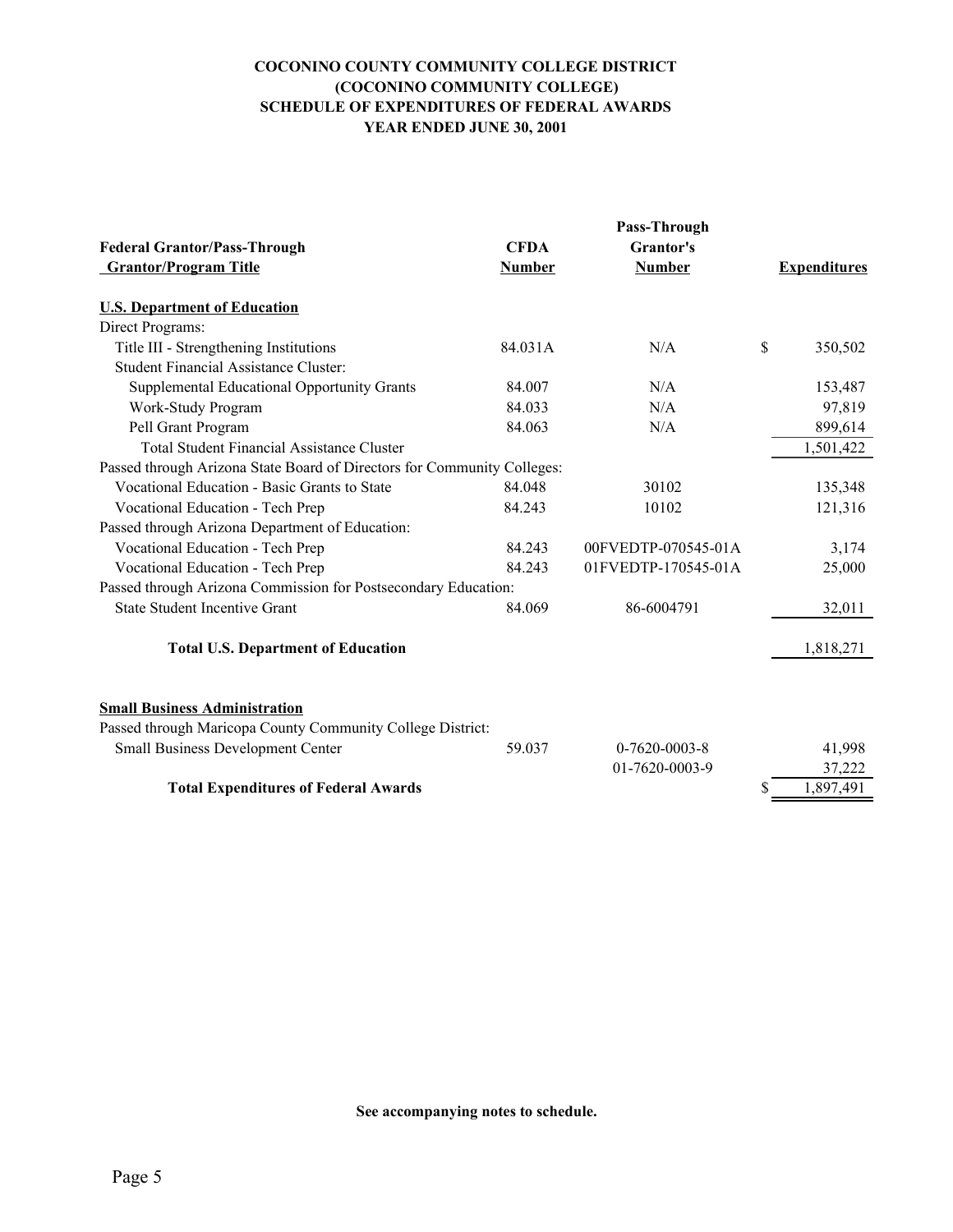# **COCONINO COUNTY COMMUNITY COLLEGE DISTRICT (COCONINO COMMUNITY COLLEGE) NOTES TO SCHEDULE OF EXPENDITURES OF FEDERAL AWARDS YEAR ENDED JUNE 30, 2001**

#### **NOTE 1 - BASIS OF PRESENTATION**

The accompanying schedule of expenditures of federal awards includes the federal grant activity of Coconino County Community College District and is presented on the full accrual basis of accounting. The information in this schedule is presented in accordance with the requirements of OMB Circular A-133, *Audits of States, Local Governments, and Non-Profit Organizations*. Therefore, some amounts presented in this schedule may differ from amounts presented in, or used in the preparation of, the financial statements.

#### **NOTE 2 - CATALOG OF FEDERAL DOMESTIC ASSISTANCE (CFDA) NUMBERS**

The program titles and CFDA numbers were obtained from the federal or pass-through grantor or the 2001 *Catalog of Federal Domestic Assistance*.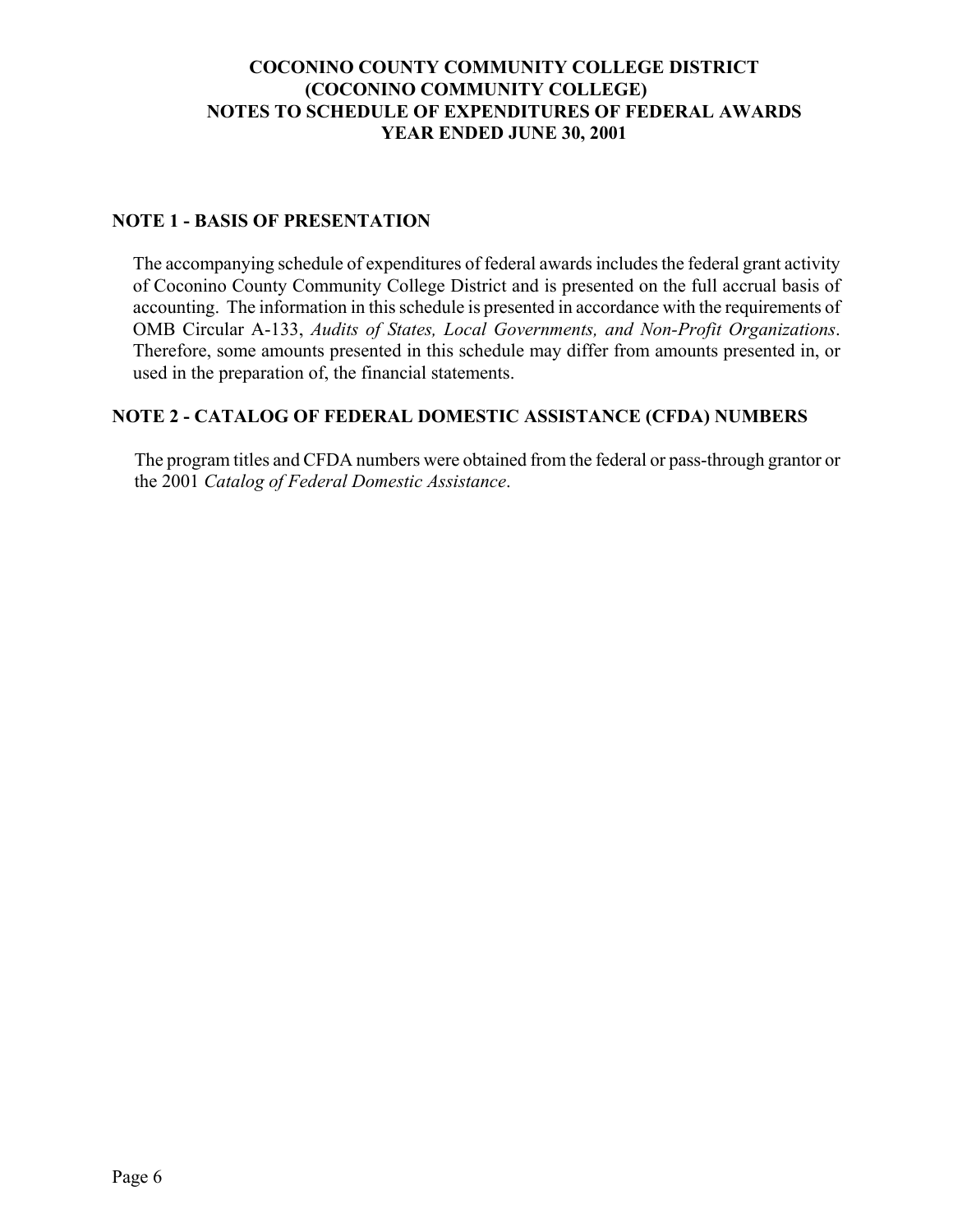# **COCONINO COUNTY COMMUNITY COLLEGE DISTRICT (COCONINO COMMUNITY COLLEGE) SCHEDULE OF FINDINGS AND QUESTIONED COSTS YEAR ENDED JUNE 30, 2001**

# **SECTION I-SUMMARY OF AUDITORS' RESULTS**

| <b>Financial Statements</b>                                                                                                           |                                        |                                             |             |                       |  |
|---------------------------------------------------------------------------------------------------------------------------------------|----------------------------------------|---------------------------------------------|-------------|-----------------------|--|
| Type of auditors' report issued:                                                                                                      |                                        |                                             | Unqualified |                       |  |
| Internal control over financial reporting:<br>Material weakness(es) identified?                                                       |                                        | $yes$ X no                                  |             |                       |  |
| Reportable condition(s) identified<br>not considered to be material weakness(es)?                                                     |                                        |                                             |             | $yes$ X none reported |  |
| Noncompliance material to financial statements noted?                                                                                 |                                        | $yes$ X                                     |             | no                    |  |
| <b>Federal Awards</b>                                                                                                                 |                                        |                                             |             |                       |  |
| Internal control over major programs:                                                                                                 |                                        |                                             |             |                       |  |
| Material weakness(es) identified?                                                                                                     |                                        | $yes$ X no                                  |             |                       |  |
| Reportable condition(s) identified                                                                                                    |                                        |                                             |             |                       |  |
| not considered to be material weakness(es)?                                                                                           |                                        |                                             |             | $yes$ X none reported |  |
| Type of auditors' report issued on compliance<br>for major programs:                                                                  |                                        | Unqualified                                 |             |                       |  |
| Any audit findings disclosed that are required to be reported<br>in accordance with Circular A-133, Section .510(a)?                  |                                        | $yes$ X no                                  |             |                       |  |
| Identification of major programs:                                                                                                     |                                        |                                             |             |                       |  |
| <b>CFDA</b> Numbers                                                                                                                   | Name of Federal Program or Cluster     |                                             |             |                       |  |
| <b>Student Financial Assistance Cluster:</b>                                                                                          |                                        |                                             |             |                       |  |
| 84.007                                                                                                                                |                                        | Supplemental Educational Opportunity Grants |             |                       |  |
| 84.033                                                                                                                                | Work-Study Program                     |                                             |             |                       |  |
| 84.063                                                                                                                                | Pell Grant Program                     |                                             |             |                       |  |
| 84.031A                                                                                                                               | Title III – Strengthening Institutions |                                             |             |                       |  |
| Dollar threshold used to distinguish between Type A                                                                                   |                                        |                                             |             |                       |  |
| and Type B programs:                                                                                                                  |                                        | \$300,000                                   |             |                       |  |
| Auditee qualified as low-risk auditee?                                                                                                |                                        | X yes                                       |             | no                    |  |
| <b>Other Matters</b>                                                                                                                  |                                        |                                             |             |                       |  |
| Auditee's summary schedule of prior audit findings<br>required to be reported in accordance with<br>Circular A-133 (Section .315[b])? |                                        | $yes$ X                                     |             | no                    |  |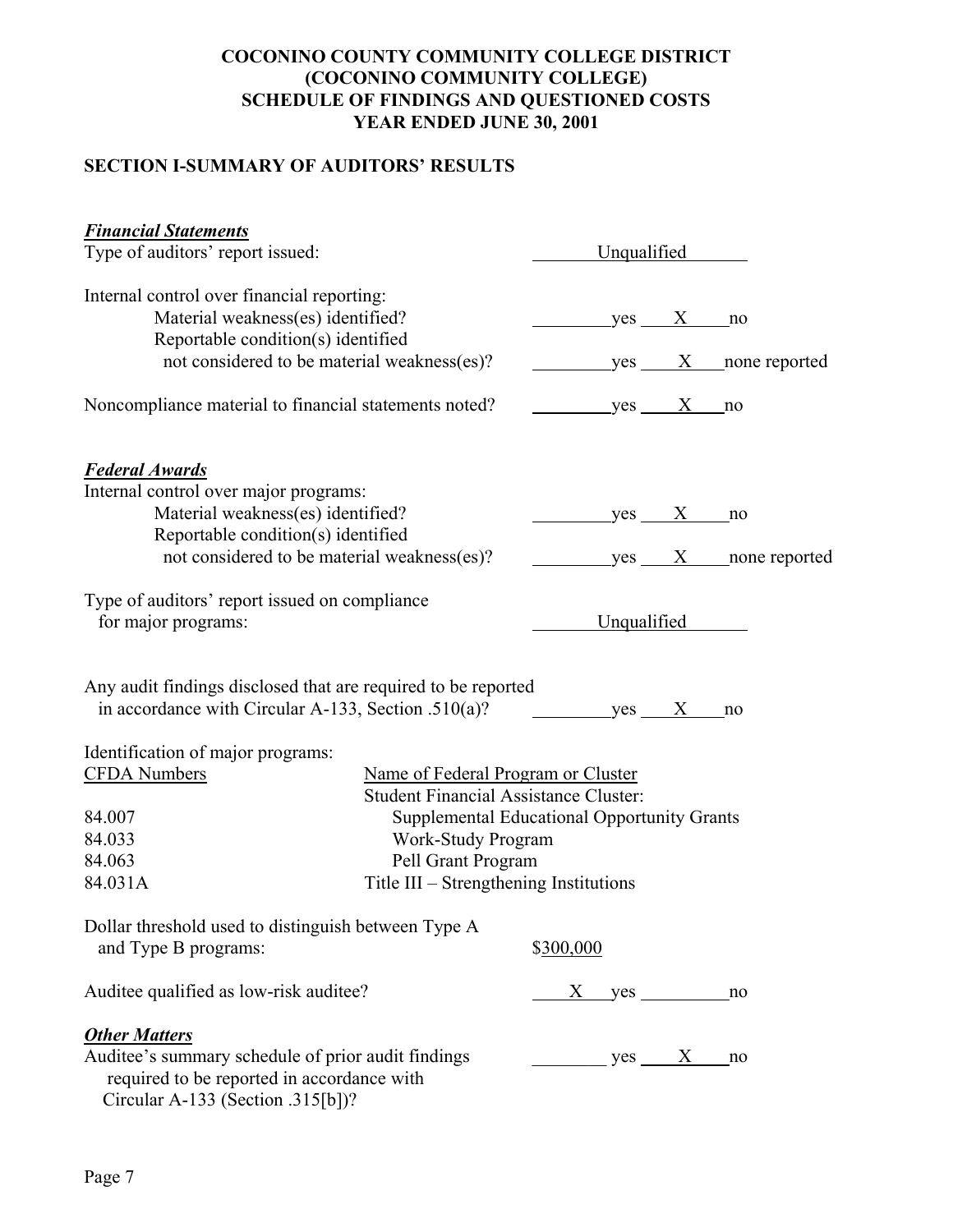# **COCONINO COUNTY COMMUNITY COLLEGE DISTRICT (COCONINO COMMUNITY COLLEGE) SCHEDULE OF FINDINGS AND QUESTIONED COSTS YEAR ENDED JUNE 30, 2001**

# **SECTION II - FINANCIAL STATEMENT FINDINGS**

We noted no reportable conditions, material weaknesses, or instances of noncompliance related to the financial statements that are required to be reported in accordance with *Government Auditing Standards*, Chapter 5, paragraph 18.

## **SECTION III - FEDERAL AWARD FINDINGS AND QUESTIONED COSTS**

We noted no reportable conditions, material weaknesses or instances of noncompliance related to the audit of major federal programs as required to be reported by OMB Circular A-133.